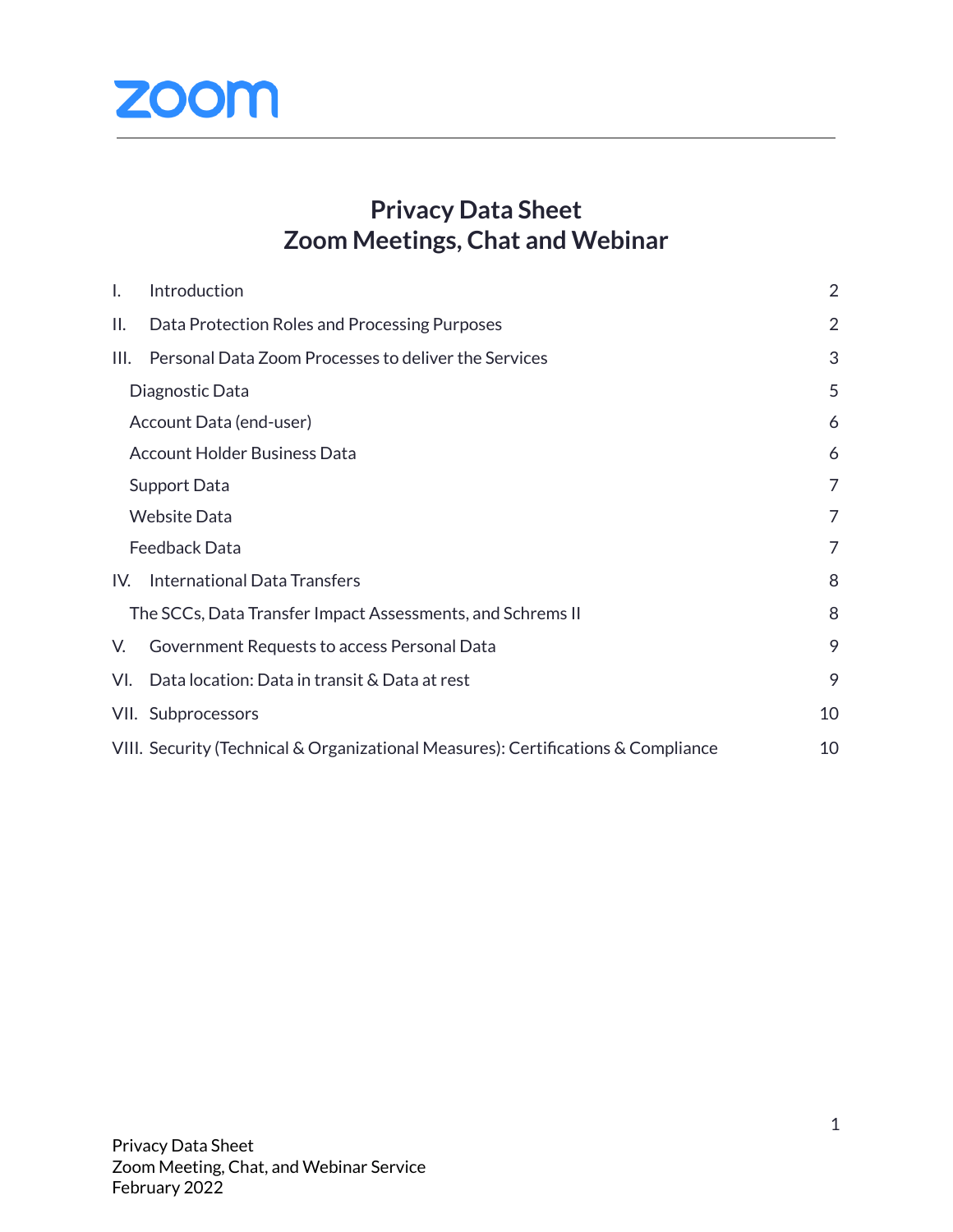# <span id="page-1-0"></span>*I. Introduction*

This Privacy Data Sheet describes the processing of information from or about an identified or identifiable person ("Personal Data") by Zoom's Meetings, Chat, and Video Webinar product (collectively, "the Services"). It applies to the Services available to organisations through the purchase of a Zoom account ("Customers") and individuals that host or participate in the Services ("end users"). This Privacy Data Sheet does not apply to the Personal Data Zoom collects on behalf of Zoom accounts held by a natural person ("consumers''). Nor does this Privacy Data Sheet apply to Zoom for Government, Zoom Phone, Zoom Events or Zoom Apps.

This Privacy Data Sheet specifies our **Privacy [Statement](https://explore.zoom.us/trust/privacy)** in describing the Personal Data Zoom processes to provide the Services to our Customers and other data protection matters such as international data transfers and data location. It does not create additional rights or remedies and should not be construed as a binding agreement.

Please get in touch with us at [privacy@zoom.us](mailto:privacy@zoom.us) with any questions or comments.

## <span id="page-1-1"></span>*II. Data Protection Roles and Processing Purposes*

*Zoom isthe data processor* (as defined in the European Union's General Data Protection Regulation or "GDPR") for all Personal Data processed in delivery of the Services unless explicitly stated as an exception [below.](#page-2-1)

Zoom Customers—such as employers or schools—control the processing of that Personal Data and related Zoom account settings. Zoom Customers can access the Personal Data described below and use it subject to their own policies and procedures.

## **Why Zoom Processes Personal Data**

Zoom processes Personal Data as a processor only for the following purposes:

- To provide and update the Zoom Services as licensed, configured, and used by our Customers and their users, including through Customer's use of Zoom settings, administrator controls, or other Service functionality;
- To secure and protect the Zoom Services;
- To resolve issues, bugs, and errors;
- To provide Customers with support upon request, including applying knowledge gained from individual customer support requests to benefit all Zoom customers, but only to the extent such knowledge is anonymized; and
- To perform instructions explicitly authorised by the Customer in a written document.

Privacy Data Sheet Zoom Meeting, Chat, and Webinar Service February 2022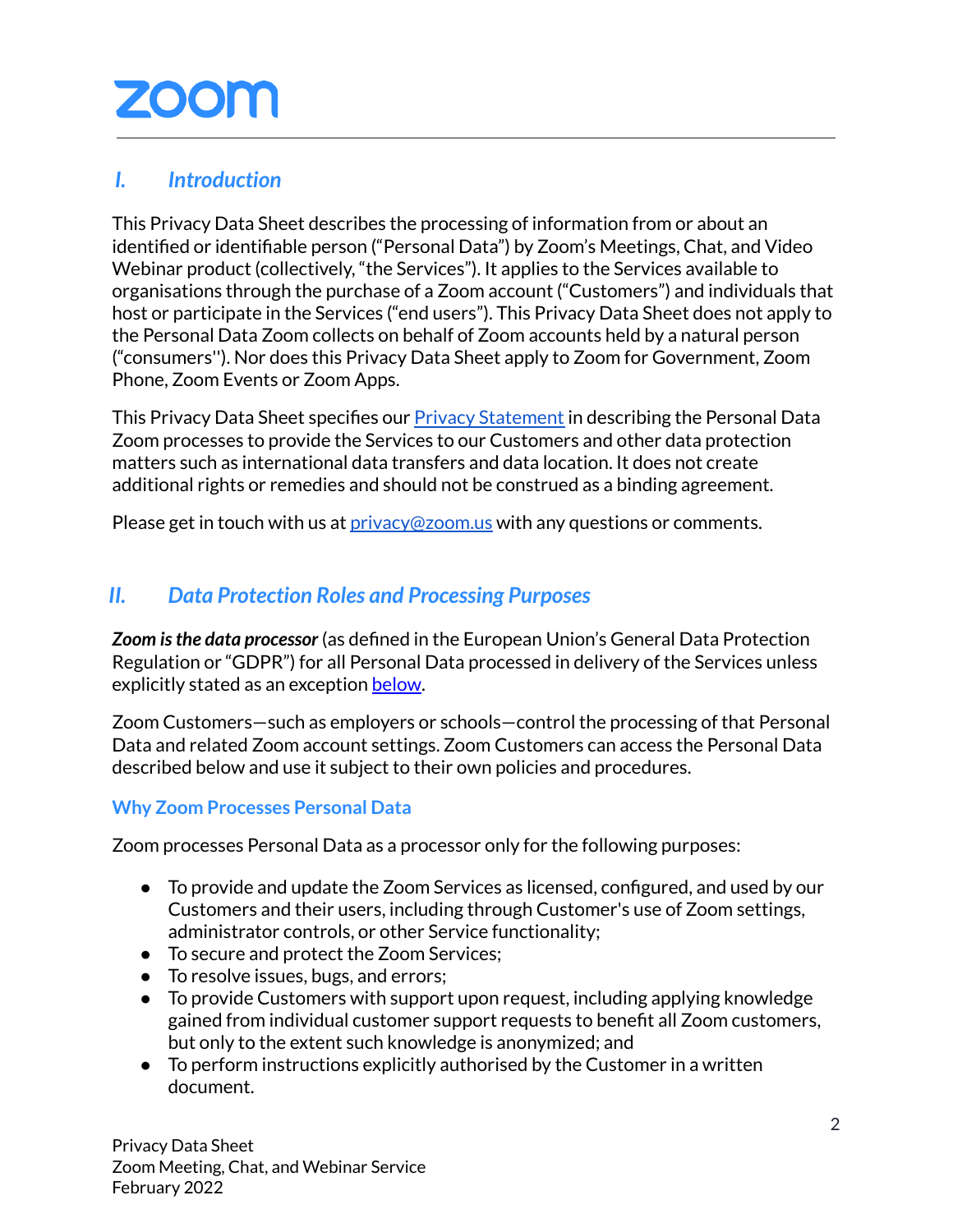Zoom processes Personal Data obtained through the delivery of the Services as controller (as defined in the GDPR) **only** for the following exhaustive list of purposes:

- <span id="page-2-1"></span>● To manage Customer business accounts, for example, billing, marketing communication with procurement or sales officials), and related Customer correspondence (e.g., communication about necessary updates);
- To comply with and resolve legal obligations, including responding to Data Subject Requests for Personal Data processed by Zoom as controller (for example, website data), fiscal requirements, agreements and disputes; and
- For abuse detection, prevention and protection (such as automatic scanning for matches with identifiers of known Child Sexual Abuse Material ("CSAM"), virus scanning and scanning to detect violations of terms of service (such as copyright infringement, SPAM, and actions not permitted under Zoom's [Community](https://explore.zoom.us/en/community-standards/) [Standards](https://explore.zoom.us/en/community-standards/) (also known as an acceptable use policy).

Zoom processes pseudonymised Personal Data or aggregated data as a controller for:

- improving and optimising the performance and core functionalities of accessibility, privacy, security, and the IT infrastructure efficiency of the Services, including zoom.us, explore.zoom.us, and support.zoom.us;
- internal reporting, financial reporting, revenue planning, capacity planning, and forecast modelling (including product strategy); and
- receiving and using feedback for Zoom's overall service improvement.

Whether acting as a processor or controller, Zoom processes Personal Data only where adequate, relevant, and where such processing is not excessive in relation to the specified purposes.

# <span id="page-2-0"></span>*III. Personal Data Zoom Processesto deliver the Services*

Zoom processes the following categories of Personal Data: [Customer](#page-2-2) Content Data, Diagnostic Data, [Account](#page-5-0) Data (end users), [Account](#page-5-1) Holder Data, [Support](#page-6-0) Data, [Website](#page-6-1) [Data,](#page-6-1) and [Feedback](#page-6-1) Data.

## <span id="page-2-2"></span>**Customer Content Data**

Customer Content Data is information provided by the Customer through use of the Services including all data the Customer chooses to record or share during a meeting or webinar, including cloud recordings, meeting transcripts, chat transcripts (in-meeting & persistent), and files that are exchanged during a meeting or in the persistent chat channel. Additional detail on Customer Content Data follows: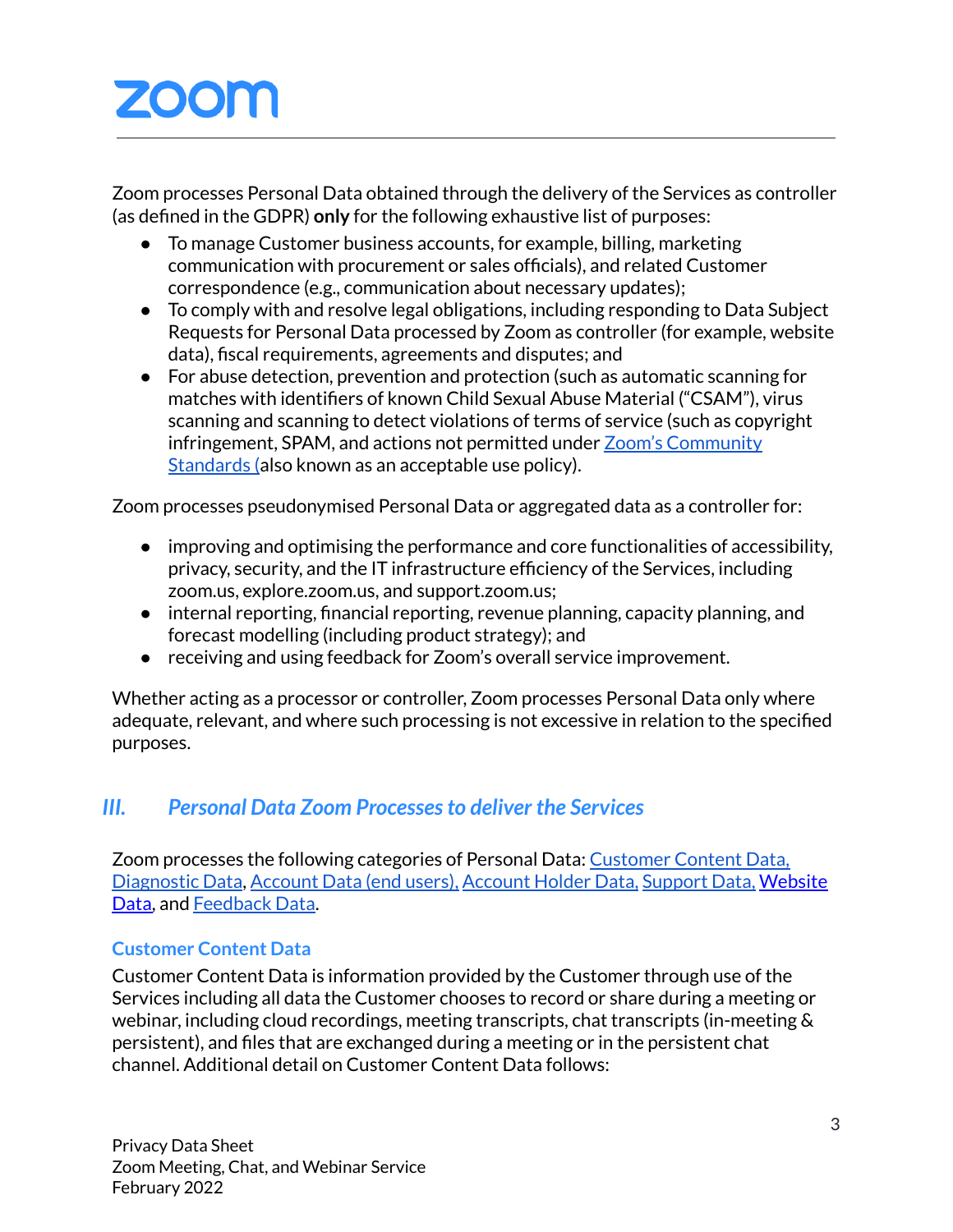#### **Meeting and Webinar Communication Content.** This includes:

- Video, audio, whiteboard, captions, and presentations
- In-meeting Questions & Answers, polls, and survey information
- Closed captioning (Live Transcription)

**Chat Messages.** 1:1 in-meeting and group chat messages that are not transferred to a permanent chat channel.

**Customer Initiated cloud recordings**. This includes the following recordings (if such recording is permitted by the Customer account administrator and the functionality is utilized by a meeting host or participant):

- Video recording of video, audio, whiteboard, captions, and presentations
- Audio recording
- Text file document of all in meeting group chats
- Audio transcript text file
- In-meeting Questions & Answers, polls, and survey information
- Closed captioning transcripts

### **Meeting and Webinar Participant Information.** This includes:

- Registered participant name and contact details, and any data Customer optionally collects in conjunction with registration such as an email address
- Status of participant (as Host, as participants in a chat, or as attendees)
- Room Names (if used)
- User categorizations (if used)
- Tracking fields such as department or group (if used)
- Scheduled time for a meeting
- Topic names

**Stored Chat Information.** This is data at rest (in storage) and includes:

- Chat messages
- Files exchanged via Chat
- Images exchanged via Chat
- Videos exchanged via Chat
- Chat channel title
- Whiteboard annotations

**Address book Information.** This includes optional contact information made available through Customer controlled integrations (e.g., Outlook).

**Calendar Information.** This includes optional calendar information made available through Customer controlled integrations (e.g., Outlook, Google).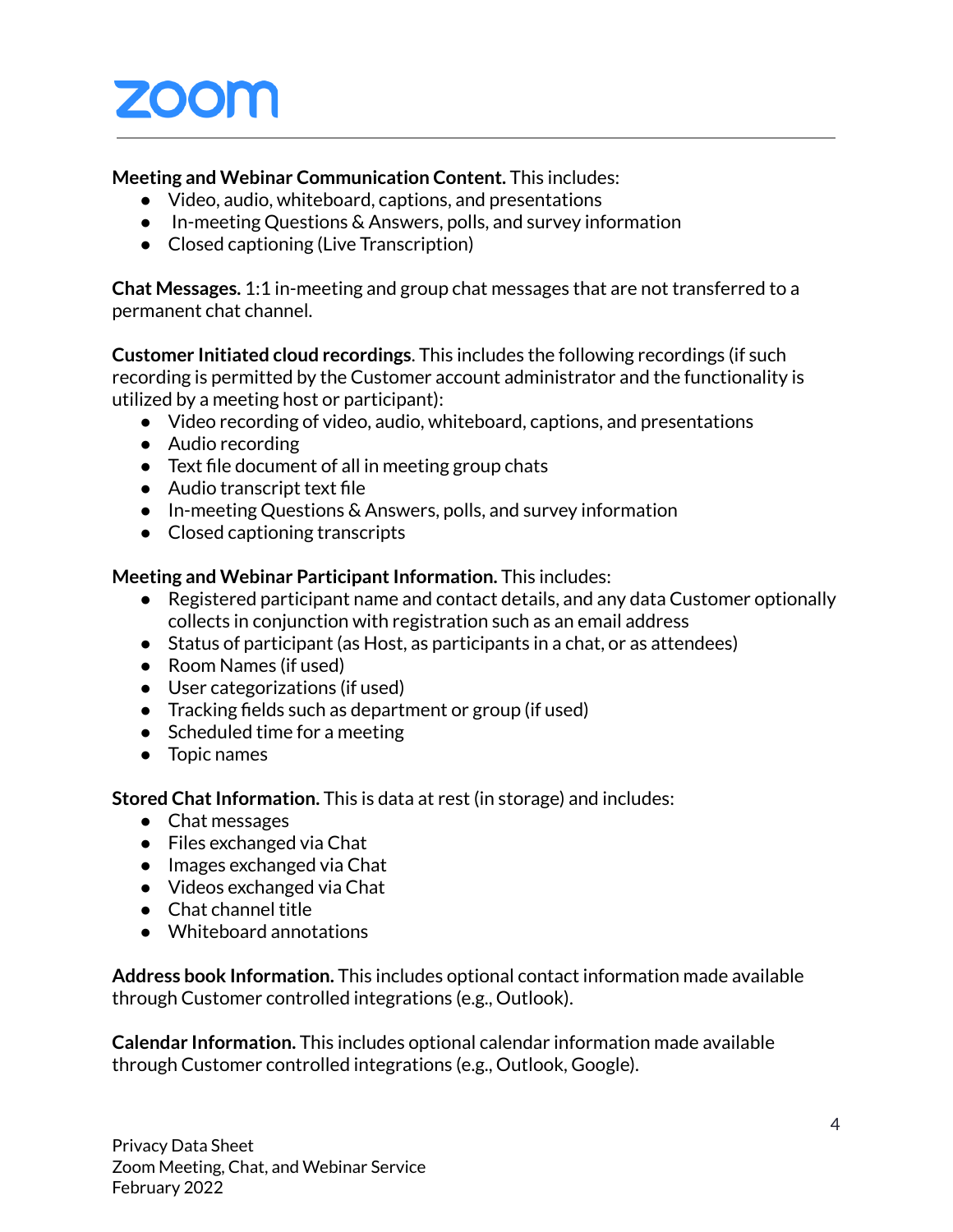## <span id="page-4-0"></span>**Diagnostic Data**

Diagnostic Data includes all data automatically generated or collected by Zoom about the use of Zoom's meeting and webinar product. *Diagnostic Data does not include a Zoom user's name, email address, or Customer Content Data.* Diagnostic Data comprises three categories of data, Meeting Metadata, [Telemetry](#page-4-1) Data, and Other Service [Generated](#page-5-2) [Data.](#page-5-2)

#### **Meeting Metadata**

Meeting Metadata are metrics about Service usage, including when and how meetings took place. This category includes:

- Event logs (including action taken, event type and subtype, in-app event location, timestamp, client UUID),
- userID and meeting ID,
- Meeting session information, including frequency, average and actual duration, quantity, quality, network activity, and network connectivity,
- Number of meetings,
- Number of screen-sharing and non-screen-sharing sessions,
- Number of participants
- Meeting host information
- Hostname
- Meeting site URL
- Meeting start/end time
- Join method
- Performance, troubleshooting, and diagnostics information.

#### <span id="page-4-1"></span>**Telemetry Data**

Telemetry Data is information sent to Zoom from the Zoom client software running on an end user's device. It is information about how Zoom is used or performing (e.g., product usage and system configuration). *Telemetry Data does not include Customer Content, or information about other users, meeting names, or other user-supplied valuessuch as profile names***.**

Zoom collects Telemetry Data following a similar structure: a few fields describe the client and the operating system, the type- and subtype of the event, the location in the app where the event occurred, a timestamp, and some pseudonymous identifiers, including a UUID, userID and meeting\_id.

#### **Telemetry Data Fields Common for All Events**

This data is collected for **all** Events on the Zoom Client.

- Event time
- Client type

Privacy Data Sheet Zoom Meeting, Chat, and Webinar Service February 2022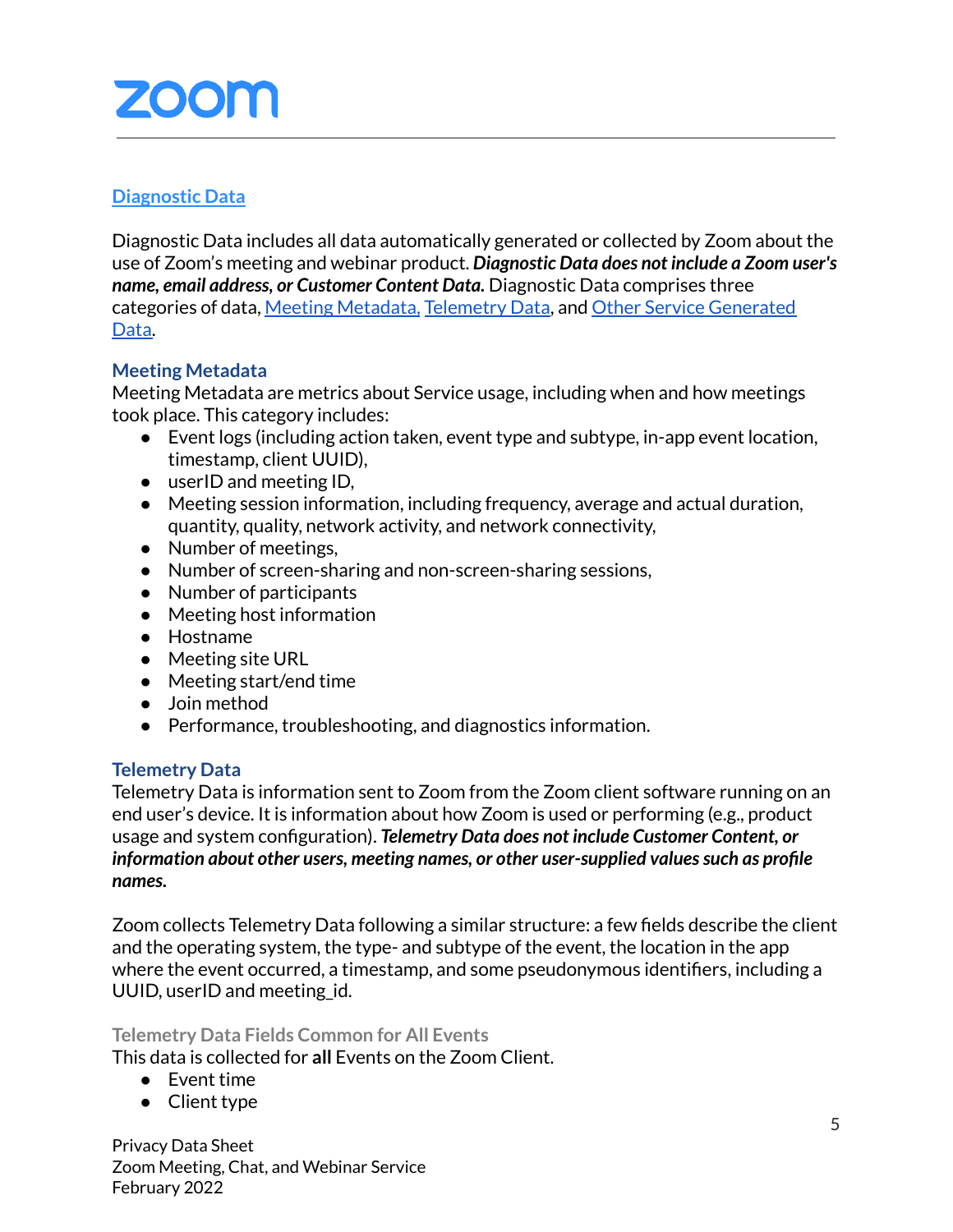

- Event location
- Event
- Subevent
- UUID
- Client version
- UserID
- Client OS
- Meeting ID

**Telemetry Event Types and Subevent Types**

Please visit Zoom's [Telemetry](https://support.zoom.us/hc/en-us/articles/4424580245389) Events Support page for more detailed documentation on event types and subevent types. Please note that the list of Telemetry Events is dynamic and will be updated. Zoom maintains privacy and security processes for approving the contents and purpose of proposed new events before such events can be added.

### <span id="page-5-2"></span>**Other Service Generated Data**

Diagnostic Data that is Other Service Generated Data is information that Zoom uses to provide a service requested by the end-user or Customer, such as providing spam warning notices or push notifications.

Other Service Generated Data also includes a Zoom persistent unique identifier that Zoom's Trust and Safety Team produces by combining other data elements including IP address, data center, PC name, microphone, speaker, camera, domain, hard disc ID, network type, operating system type and version, and client version. Zoom uses this data to identify and block bad actors that threaten the security and integrity of Zoom Services. This data is accessible only by Zoom employees who need to know and are subject to appropriate technical and organizational measures.

## <span id="page-5-0"></span>**Account Data (end-user)**

This is information associated with end-users of a Zoom Enterprise or Education account. Depending on how the account administrator has configured the Zoom Enterprise or Education account, this information includes:

- Zoom unique user ID,
- Social media login (optional),
- profile picture (optional),
- display name, and
- Customer authentication data unless Single Sign On ("SSO") is used.

#### <span id="page-5-1"></span>**Account Holder Business Data**

This is information associated with the individual(s) who are the billing and or sales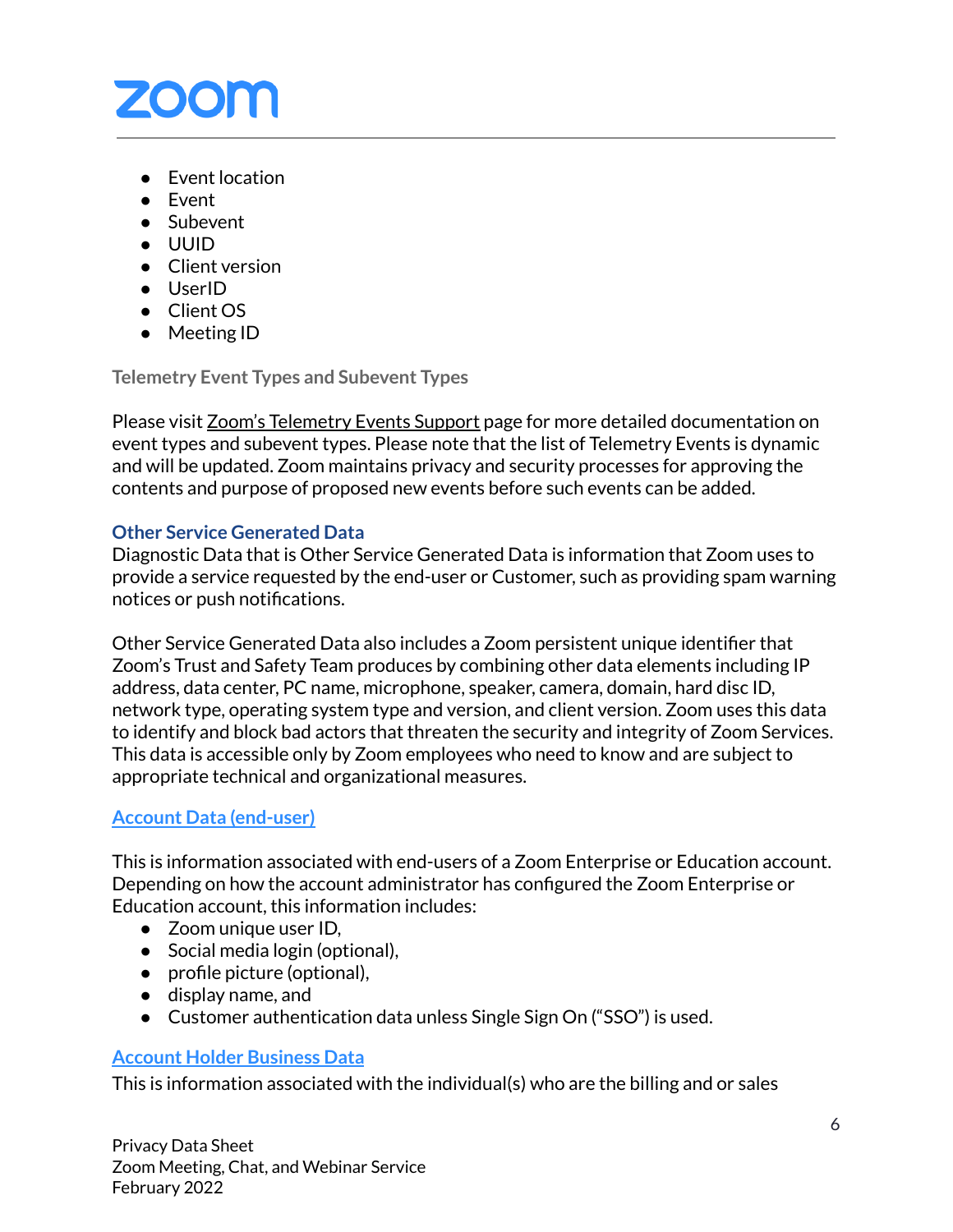contact for a Zoom Enterprise or Education account, including:

- name
- address
- phone number
- email address
- billing and payment information, and
- data related to the Customer's account, such as subscription plan and selected controls.

## <span id="page-6-0"></span>**Support Data**

Support data is information provided to Zoom by a Customer in connection with support activities such as support bot messages, chats, and phone calls (including recordings of those calls) and Service support tickets. The business contacts for a Zoom Education and Enterprise account or the account administrators can submit online support requests. The request can include attachments, such as screenshots. Such screenshots may include Customer Content Data or Diagnostic Data.

As controller, Zoom Customers instruct Zoom to process Support Data to provide the requested support, which includes applying knowledge gained from individual customer support requests to benefit all Zoom customers but only to the extent such knowledge is anonymized.

## <span id="page-6-1"></span>**Website Data**

Website Data is information about when and how people visit and interact with Zoom's public-facing websites, including information about what pages are accessed, interactions with the website features, and whether they signed up for a Zoom offering. Zoom's Website Data includes:

- cookies as determined by the end user's jurisdictions and choices (the Zoom [Cookie](https://explore.zoom.us/en/cookie-policy/) [Statement](https://explore.zoom.us/en/cookie-policy/))
- Internet protocol (IP) address
- Browser type
- Internet service provider (ISP)
- Referrer URL
- Exit pages, the files viewed on our website (e.g., HTML pages, graphics, etc.),
- Operating system
- Date/time stamp
- Approximate location (e.g., nearest city or town, derived from IP address)

#### **EU Based End Users and Cookies**

Zoom sets only strictly necessary cookies on our public websites by default for EU-based end users. Please see our Cookie [Statement](https://explore.zoom.us/en/cookie-policy/?_ga=2.124306058.1003249758.1644247858-801897819.1598290790) for more information on your choices.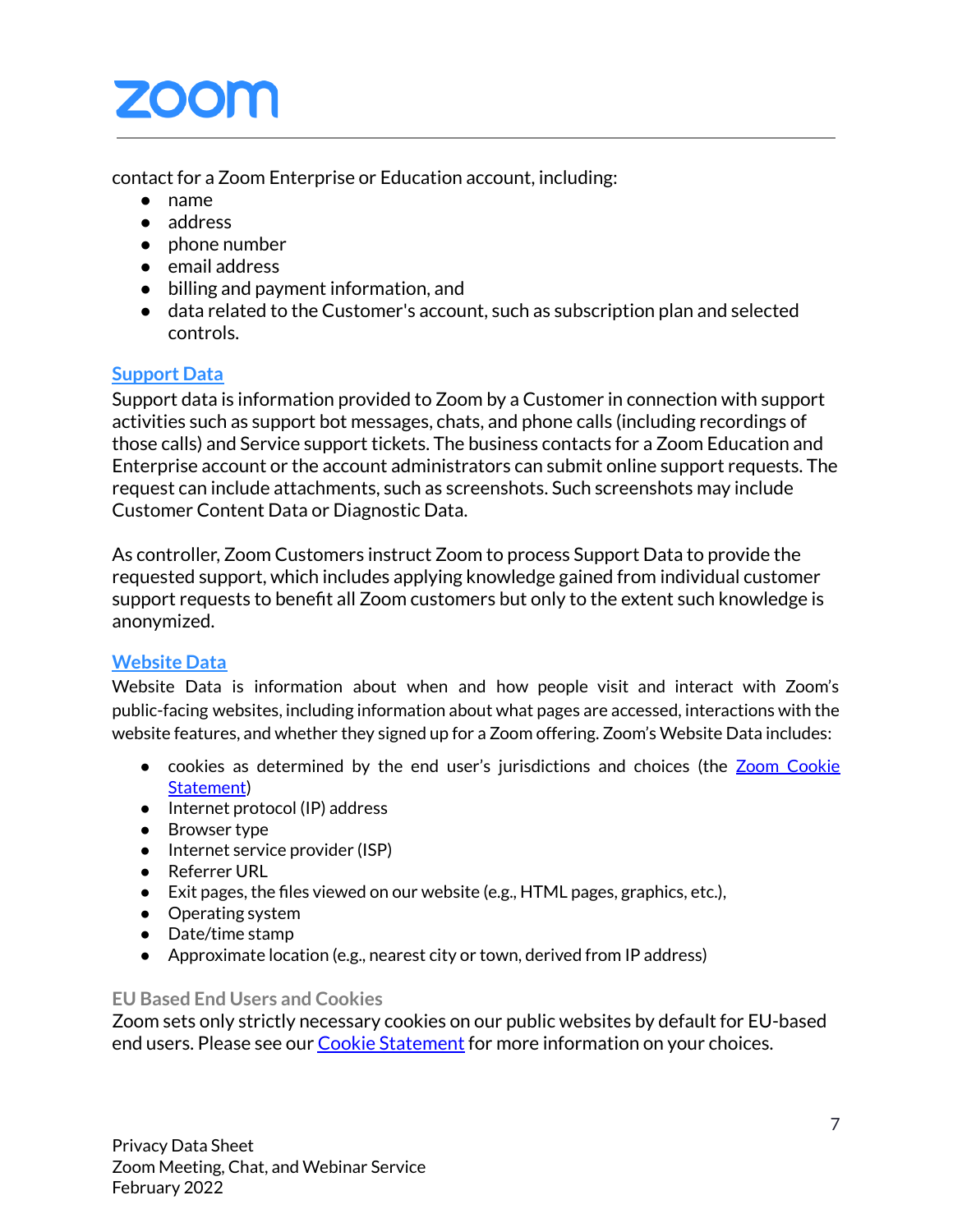### <span id="page-7-0"></span>**Feedback Data**

Feedback data is information about end users' satisfaction with Zoom Services. There are two types of Feedback Data: (1) post-meeting assessments and (2) in-meeting surveys. Post-meeting assessments are a module that appears immediately after a Zoom meeting or webinar and asks the end-user to rate their Zoom experience by selecting a thumbs up or thumbs down icon. Depending on how Customer configures their Zoom account, they may enable the post-meeting assessment to collect only the thumbs up/thumbs down info, or Customers may seek additional information by presenting a free text submission box. The post-meeting assessment is not enabled by default.

An in-meeting survey is a tool deployed by Zoom to establish a Zoom Net Provider Score ("NPS"). This survey tool is off by default for EU based end users. All other end users can disable it by selecting only Strictly Necessary Cookies in Zoom's Cookie Management Tool which can be found by selecting "Cookies" in the footer of Zoom's [website](https://zoom.us/) pages.

# <span id="page-7-1"></span>*IV. International Data Transfers*

Zoom strives to transfer Personal Data per applicable data protection law. For example, where we transfer Personal Data outside the European Economic Area ("EEA"), Switzerland, or the UK, we do so based on the appropriate EU Standard [Contractual](https://ec.europa.eu/info/law/law-topic/data-protection/international-dimension-data-protection/standard-contractual-clauses-scc_en) [Clauses](https://ec.europa.eu/info/law/law-topic/data-protection/international-dimension-data-protection/standard-contractual-clauses-scc_en) ("SCCs") with additional safeguards in place, as appropriate, so that the Personal Data is protected to the required standard.

#### <span id="page-7-2"></span>**The SCCs, Data Transfer Impact Assessments, and Schrems II**

On 16 July 2020, the Court of Justice of the European Union ("CJEU") ruled in the case of the Irish Data Protection Commissioner v Facebook Ireland and Maximillian Schrems (Case C-311/18) ("Schrems II"). The ruling invalidated the EU-US Privacy Shield Framework as a lawful means to transfer Personal Data from the EEA to the US.

More importantly, however, the CJEU affirmed that the SCCs remain a valid Personal Data transfer mechanism – subject to a new requirement. To rely on the SCCs following Schrems II, data exporters must conduct a Data Transfer Impact Assessment ("DTIA") to assess the risks of individual transfers and adopt any supplementary measures needed to bring the data protection level to the EU standard of essential equivalence.

We've prepared this template DTIA to help our Customers perform a risk assessment pursuant to the Schrems II decision. Please note that the DTIA does not form a part of any Zoom contractual document or agreement. It is provided solely as a source of information and reflects Zoom's understanding of complex legal issues. You should make your own determinations and, if necessary, seek independent legal advice.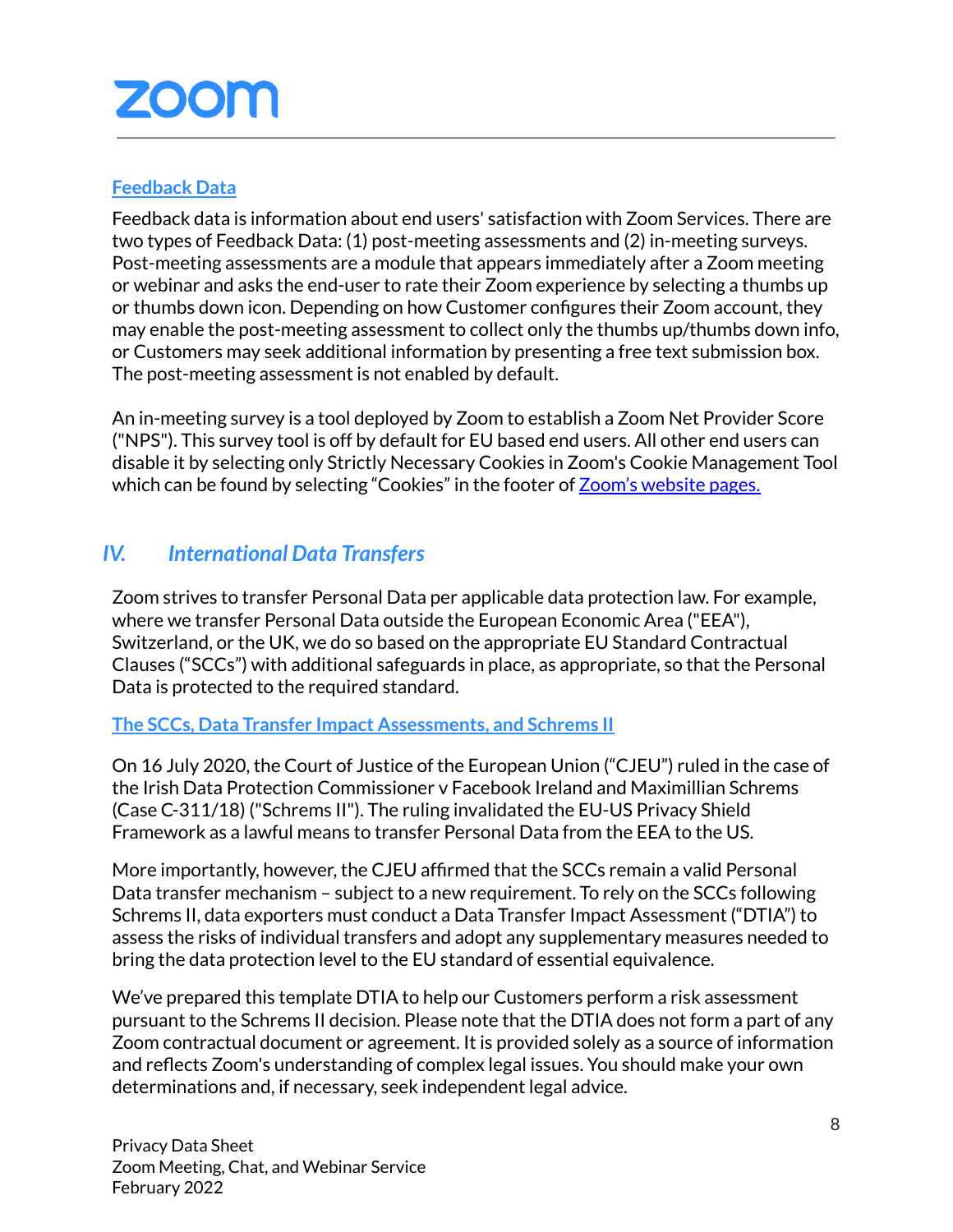Zoom also shares Personal Data we collect as a data processor with subprocessors, including members of the Zoom Group. You can find can find further information about these recipients in Section VII. [Subprocessors](#page-9-0) in this Privacy Data Sheet.

## <span id="page-8-0"></span>*V. Government Requeststo access Personal Data*

Zoom is committed to protecting our Customers and end users' privacy and only produces user data to governments in response to valid and lawful requests following our [Government](https://zoom.us/docs/en-us/government-requests-guide.html) Requests Guide and relevant legal policies. Please see this blog post for further information on how we respond to government requests. To access our latest Transparency Report, visit our Trust [Center](https://explore.zoom.us/en/trust/) and select the Government Requests Transparency Report icon.

# <span id="page-8-1"></span>*VI. Data location: Data in transit & Data at rest*

### **Data in transit**

Data in transit, or data in motion, is data actively moving from one location to another, such as across the internet or through a private network. Zoom delivers the Services through its global network of collocated data centres and public cloud data centres, which are predominately operated through Amazon Web Services ("AWS"). The Services are designed to work so that any information entering the Zoom ecosystem is routed through the data centre nearest the user sending or receiving the data.

Zoom lets Customers make choices about the data centers that process Customer data in transit. Account-holders and the administrators of paid accounts can customize which data center regions they use for hosting their real-time meeting and webinar data in transit. You can opt-in or opt-out of certain data center regions for data in transit. Your default region, which is the region where your account was provisioned, will be locked. See this Help [Article.](https://support.zoom.us/hc/en-us/articles/360042411451-Selecting-data-center-regions-for-hosted-meetings-and-webinars)

#### **Data at rest**

Customer Content, Account Data, and Operation Data are stored in the US by default. Customers may choose the storage location for some of their Customer Content for their account. You can find details in this Help [Article.](https://support.zoom.us/hc/en-us/articles/360050781131)

Keep in mind this storage selection location does NOT include Account Data and Diagnostic Data, which will still be stored in the US. Only Account holders, account administrators, or those with the customer account profile privilege will be able to change this setting. Data at rest is encrypted using AES-256 GCM, with keys managed by a cloud-based key management system.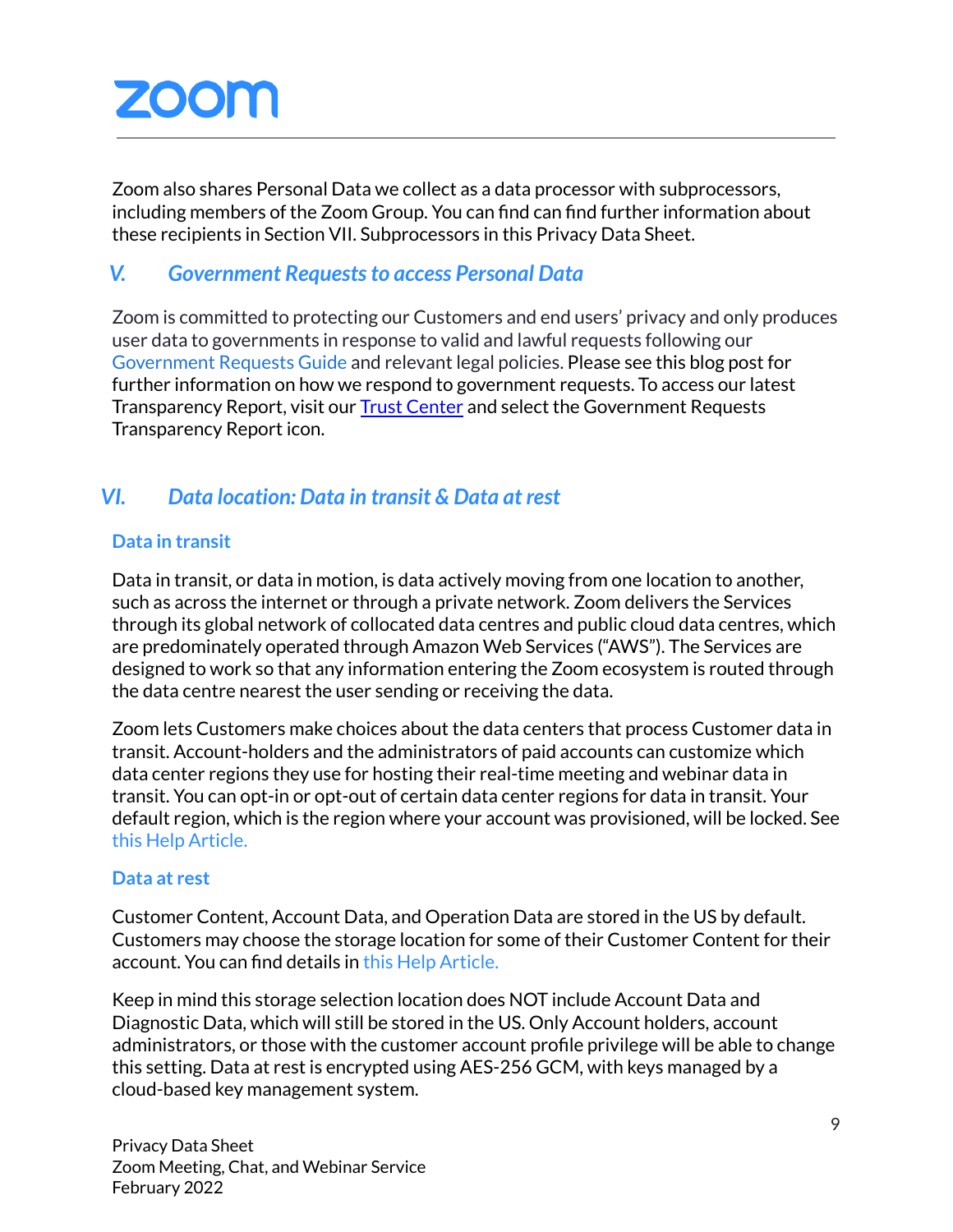### <span id="page-9-0"></span>*VII. Subprocessors*

When Zoom hires suppliers to process Personal Data to provide certain aspects of the Services, these suppliers are "subprocessors"(following GDPR terminology) listed on Zoom's [Subprocessor](https://zoom.us/subprocessors) webpage.

#### **Zoom's process for contracting with third-party subprocessors**

Zoom requires its subprocessors to process Personal Data in accordance with applicable data protection law and to satisfy equivalent obligations as those required of Zoom as a data processor and outlined in Zoom's Data Processing Agreement ("[DPA](https://zoom.us/docs/doc/Zoom_GLOBAL_DPA.pdf)"), including but not limited to the requirements to:

- process Personal Data following the controller's (i.e., Customer's) documented instructions (as communicated in writing to the relevant subprocessor by Zoom);
- in connection with the subprocessing activities, use only personnel who are reliable and subject to a contractually binding obligation to observe data privacy and security, to the extent applicable, under applicable data protection laws;
- promptly inform Zoom about any security breach; and
- cooperate with Zoom to address requests from data controllers, data subjects, or data protection authorities, as applicable.

#### **Zoom Group Subprocessors**

Zoom Video Communications, Inc. owns and controls several global affiliates that form the Zoom Group. All parties of the Zoom Group have entered the appropriate data transfer agreement that sets out the data protection requirements and incorporates the appropriate EU Standard [Contractual](https://ec.europa.eu/info/law/law-topic/data-protection/international-dimension-data-protection/standard-contractual-clauses-scc_en) Clauses ("SCCs"). Zoom's [subprocessor](https://explore.zoom.us/docs/en-us/subprocessors.html) page lists the Zoom Group [affiliates.](https://explore.zoom.us/docs/en-us/subprocessors.html)

# <span id="page-9-1"></span>*VIII. Security (Technical & Organizational Measures): Certifications & Compliance*

Zoom implements and uses appropriate technical and organizational measures to protect Personal Data from loss, misuse, and unauthorized access, disclosure, alteration, and destruction, taking into account the risks involved in the processing and the nature of the Personal Data. The following third-party validations underpin Zoom's commitment to data protection:

- Annual SSAE-18 SOC 2 (Type II) Attestation
- FedRAMP (Moderate), for Zoom for [Government](https://marketplace.fedramp.gov/#!/product/zoom-for-government?sort=productName&productNameSearch=zoom)
- Alignment with the UK National Cyber Security Centre's Cloud Security Principles